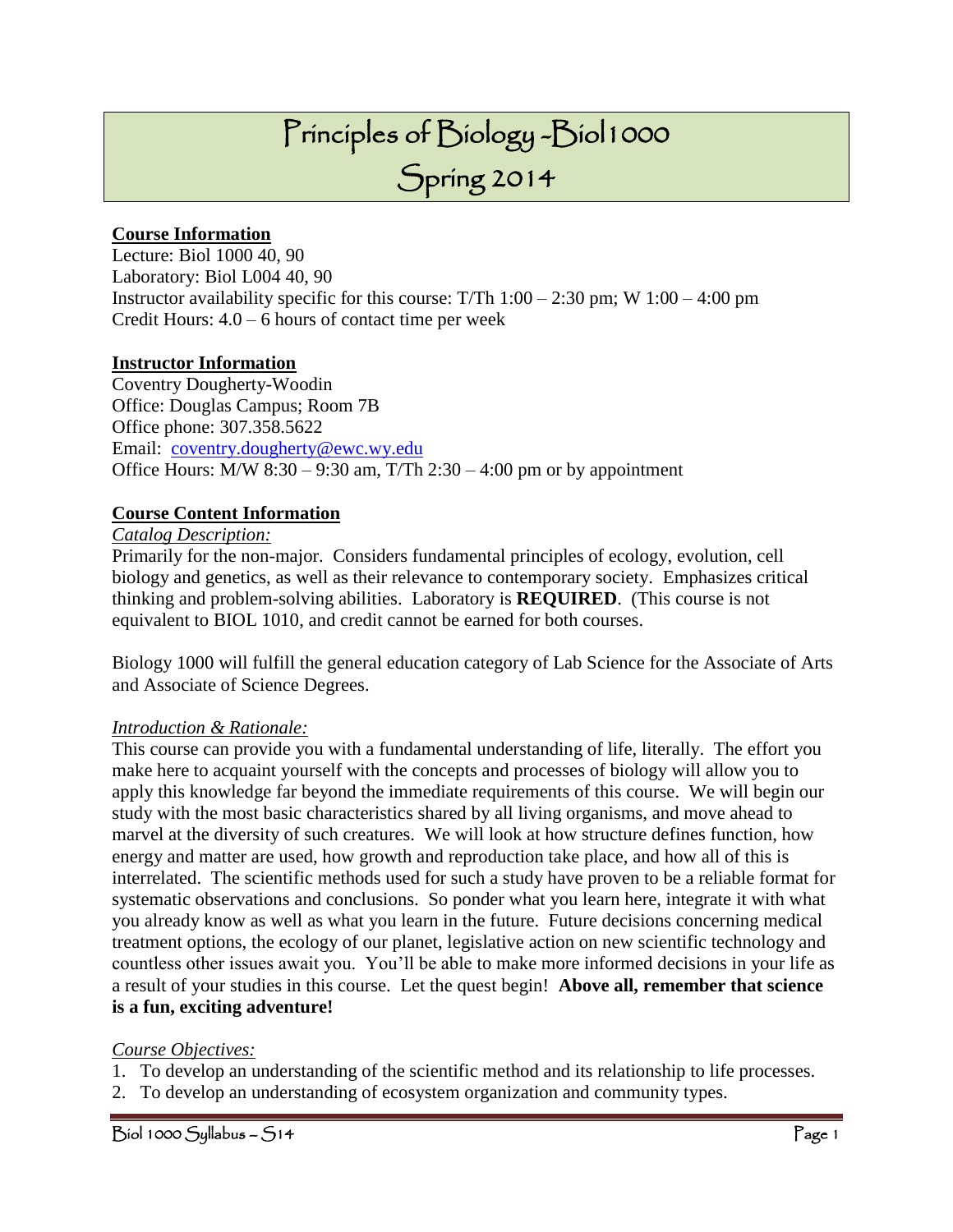- 3. To become familiar with modes of inheritance, species diversity, and natural selection.
- 4. To develop an understanding of the basic chemistry, anatomy, energetics and reproduction of living cells.
- 5. To become familiar with various laboratory applications and techniques.
- 6. To develop an appreciation of social problems and current issues, which affect the science of biology.

## *Required Textbooks:*

Lecture Textbook: Concepts in Biology; Enger, Ross and Bailey (14<sup>th</sup> ed.) ISBN 9780073403465 Laboratory Manual: There is no lab manual required for this course. I will provide the information necessary to complete laboratory assignments. While there is no cost for a lab manual or virtual lab, some labs will require general household items. As a result, I cannot predict the cost of lab materials that you may encounter.

The above material will be supplemented through Lecture Notes, podcasts & videos. Your textbook's website: [http://highered.mcgraw-](http://highered.mcgraw-hill.com/sites/0073403466/student_view0/index.html)

[hill.com/sites/0073403466/student\\_view0/index.html](http://highered.mcgraw-hill.com/sites/0073403466/student_view0/index.html) (Some of your assignments will be found at this website.)

#### *Additional Resources:*

I often find that just reading the text and actively participating in lecture and lab are not enough for me to grasp a new concept. With this in mind, I am providing some web resources that have been useful to me throughout my academic career in biology!

A biological dictionary:<http://www.biology-online.org/dictionary>

Study tips:<http://abacus.bates.edu/~ganderso/biology/resources/studytips.html> Tree of Life:<http://www.tolweb.org/tree/>

SmarThinking: This is an online resource that connects students with professional educators. This resource has online tutoring, writing services, and homework help. Tutors are available up to 24 hours a day, 7 days a week in a variety of subjects. This service is free to all EWC students.

LancerNet: [http://prod.campuscruiser.com/PageServlet?pg=home\\_welcome&cx=22.327](http://prod.campuscruiser.com/PageServlet?pg=home_welcome&cx=22.327)

#### **Course Requirements and Expectations:**

*Grading Policy:*

Unless otherwise stated, grades will be posted on LancerNet within one week of the assignment due date. Points are earned as follows:

| <b>ITEM</b>                           | <b>POINTS</b><br>POSSIBLE |
|---------------------------------------|---------------------------|
| RAM Quizzes: 12 @ 10 pts each         | 120                       |
| Quest Proficiencies: 4 @ 100 pts each | 400                       |
| Course Proficiency: 1 @ 150 pts       | 150                       |
| Lab Assignments: $14 \& 25$ pts each  | 350                       |
| Weekly Discussions: 15 @ 10 pts each  | 150                       |
| Level Up Opportunities: TBD           |                           |
| <b>Total Possible Points</b>          | 1180                      |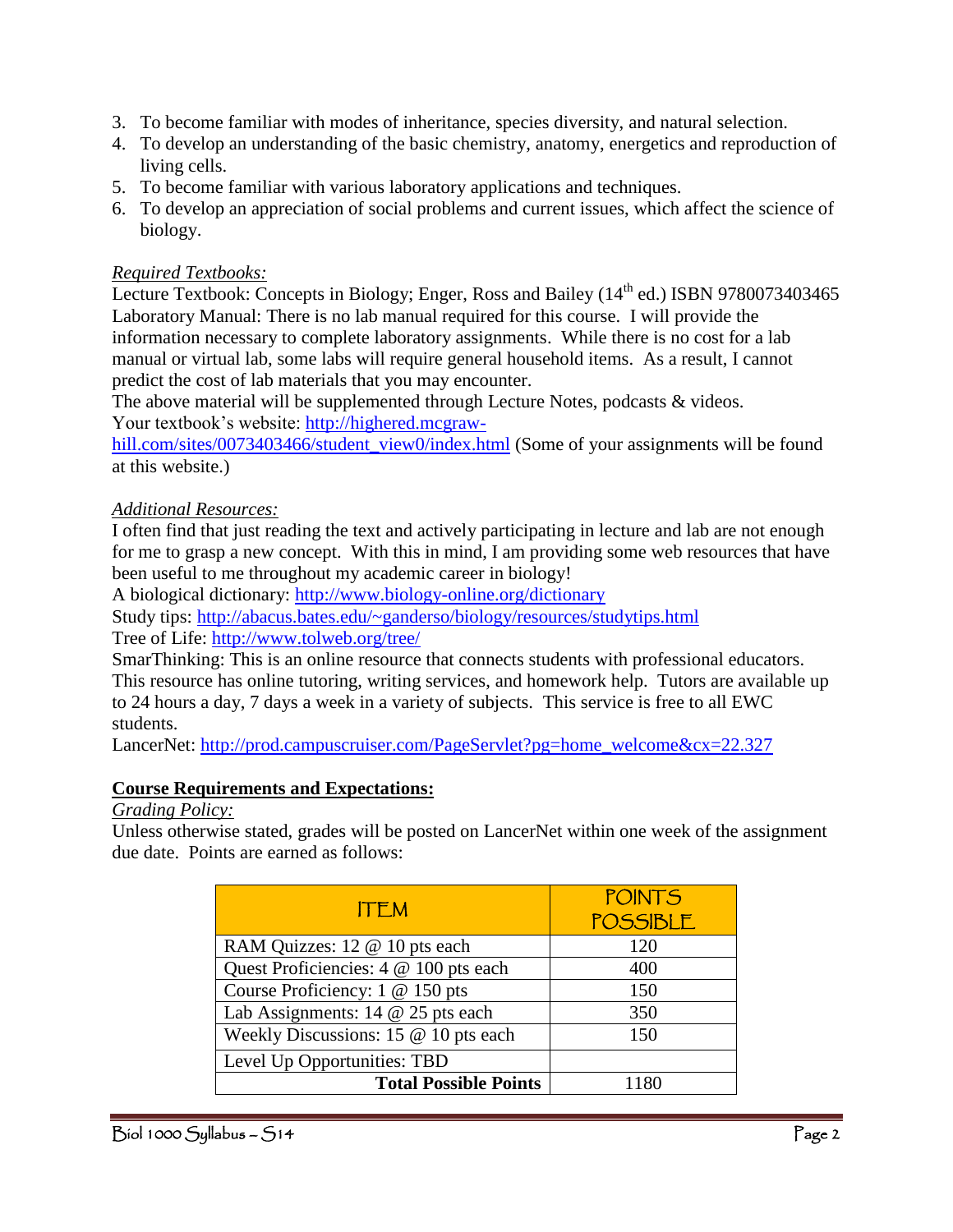Your grade will then be determined according to the following scale:

| $1062 - 1180$ points | $(90-100\%)$ = Master Biologist (A) |
|----------------------|-------------------------------------|
| 944 - 1062 points    | $(80-89%)$ = Level 3 Biologist (B)  |
| 826 - 943 points     | $(70-79%)$ = Level 2 Biologist (C)  |
| $708 - 825$ points   | $(60-69%)$ = Level 1 Biologist (D)  |
| 000 - 707 points     | $(0 - 59\%)$ = Newbie (F)           |

## **What to Expect From:**

## *Course Work & Preparation Time:*

This may be your first college science course. As such, you may have some preconceived notions. "Biology is hard!" "I feel like I am learning a new language." Both of these statements are true; however, you can master this course as well as any other course through your amount of effort. A general guideline for estimating study time, particularly in science courses, is two to three hours of preparation for each lecture/lab hour. This translates to 60 lecture/lab hours and 120 to 180 hours of preparation/study. Successful students (C or better) spend roughly 16 to 24 hours per week during the summer session **ACTIVELY** preparing for this course. What does **ACTIVELY** mean? This is a great question. **ACTIVELY** means: 1. reading the assigned text (underlining/highlighting important sections, maintaining a list of unfamiliar words, making outlines or concept maps, making connections between assigned readings and previously studied topics); 2. participation (note taking, asking/answering questions, participation in discussion, asking for clarification of concepts); 3. memorizing/analyzing/integrating terms and concepts in your individual study time (drawing pictures, devising clever memory hooks, verbally reciting concepts, working sample problems, etc.). You may think that you are not cut out for learning biology. This is nonsense! You can all learn biology, and I will do everything I can to help!

This may also be your first experience participating in a class using an online setting. You may have some preconceived notions regarding this as well. However; it is as imperative as it would be if you were attending lecture and lab on campus that you keep up with the material. Yes, you are working at your own pace, but do not let this turn you into a procrastinator. You will fall behind quickly if you "put off until tomorrow what you can do today". You need to set time aside to focus, participate & study to succeed in this course. Doing so will eliminate undue stress!

## *Attendance*:

Regular attendance and steady progress are essential to success in this course. Keep in mind that you are expected to spend *at least* 12 hours per week on this class; however, this will be done on your own schedule since this course is online. Some of you may need to spend more time than this to "grasp" the material. If you were taking this class on campus, you would be coming to class six hours per week for lecture and six hours per week for labs. You do need to adhere to due dates for exams, quizzes and assignments, so log in frequently to keep up to date.

## *While You Are Studying (WYAS)*:

Think of WYAS as a study guide. It does **NOT** need to be turned in to me, so it is at your discretion as to whether or not you choose to use it. Quite simply, it is meant to give you guidance and direction for concepts you grasp vs. those you do not, i.e., "Did you get it"? You should be able to answer each of the questions after completing the chapters.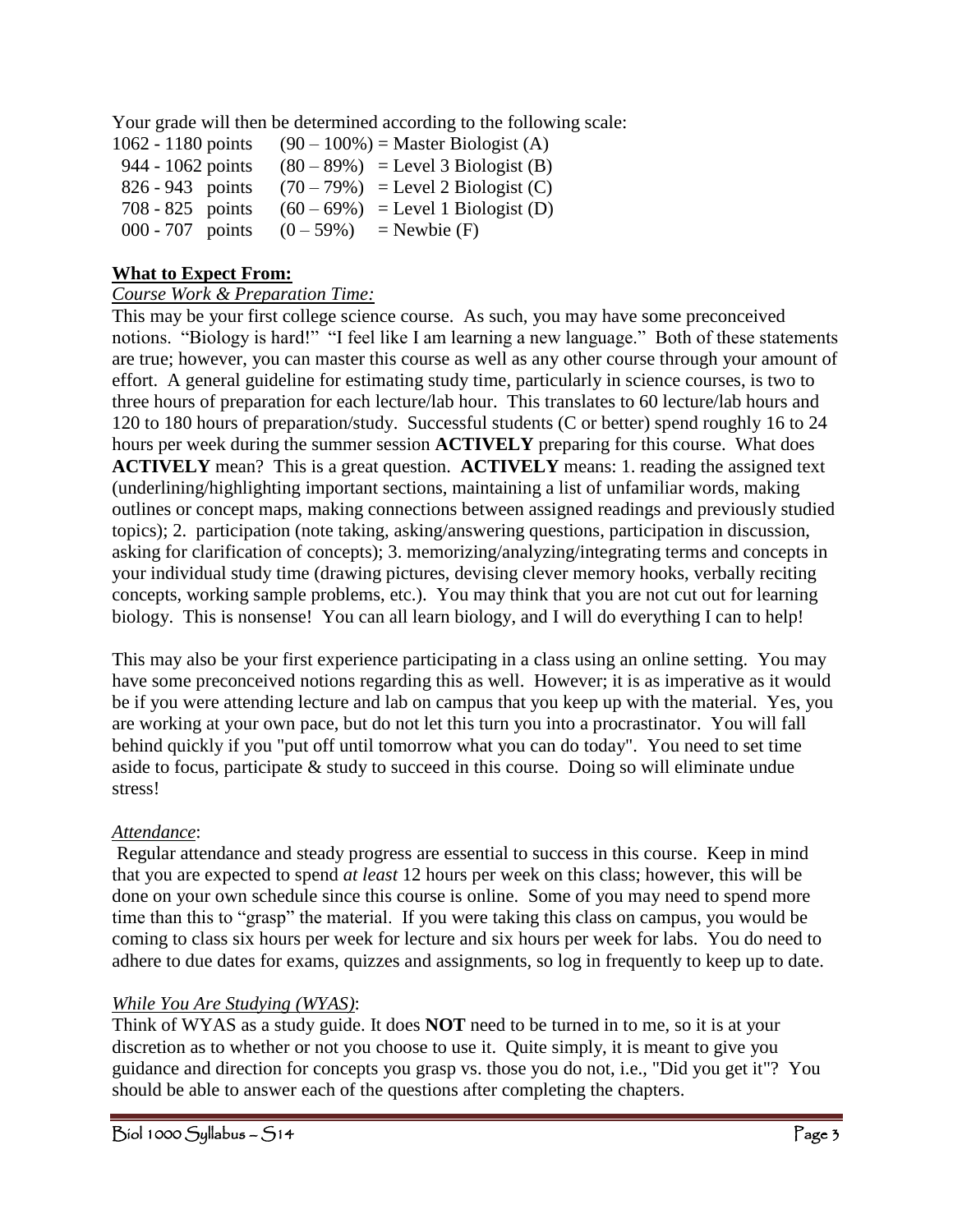#### *Quests and Missions:*

This course is divided into four different quests. Each quest is comprised of a number of different missions designed to enhance your learning of the particular chapters within the quest. Missions will consist of both mandatory and optional activities for you to complete to help retain and maintain the information necessary to successfully navigate this course.

#### *Retain And Maintain (RAM) Proficiencies:*

Each week, you will be given a small proficiency to test your retention of the material from the previous week. This policy of having small proficiencies each week is intended for you to keep up your progress over the semester, and hopefully will ease your stress a bit by putting less pressure on you to excel on only Quest and Course proficiencies. Some of the RAM questions will be multiple choice, some will be activities. RAMs are intended to encourage you to keep up with the material (maintain) and to encourage study techniques that will make you successful in this class and beyond (retain). **Your grade will be based on the best 12 out of 14 RAMs collected**. Because your two lowest scores will be dropped**, RAMs cannot be made up.** Each RAM is worth 10 points, for a total of 120 points.

#### *Quest Proficiencies:*

There will be four Quest Proficiencies in this course. These proficiencies are listed in the "Tentative Lecture Schedule". Make note of these dates and times so you can adequately prepare. These proficiencies must be completed within the allotted time. The proficiencies will have questions based on the posted notes  $\&$  the text. There will be a variety of question types including: multiple choice, matching, fill-in-the-blank and essay. Some questions will be rather straightforward in an effort to test your knowledge of the terminology, while others will require you to apply the concepts or solve problems based on the information you have learned. There will be practice quizzes and other resources available from the textbook publisher's website: [http://highered.mcgraw-hill.com/sites/0073525502/student\\_view0/index.html.](http://highered.mcgraw-hill.com/sites/0073525502/student_view0/index.html) These are great practice as you prepare for your proficiencies. I will also try to make other links available to provide additional information to help you study.

#### *Course Proficiency:*

The course proficiency is comprehensive (all previous chapters). It is worth 150 points. I would also suggest that you do not discard of your notes, study guides, etc. until you have taken this proficiency.

#### *Proficiency Make-up Policy*:

Each proficiency takes hours to craft, balancing simple questions with more challenging problems. A make-up requires that a new proficiency be created, one completely equal, but totally different than the one your classmates received. If you should miss one of the scheduled proficiency, be aware that I rarely schedule make-up proficiency. To qualify for a make-up proficiency, you have been: hospitalized, have a doctor's written documentation for an illness that **you** personally suffer, or there is a death of an immediate family member. In addition, you **must** contact me within 24h of the proficiency (preferably before, not after), or you will not be able to make up the proficiency. If it is decided that you can take a make-up proficiency, that proficiency must be taken prior to the results of that proficiency are returned to the general class. If this does not occur, you must make up the proficiency during finals week. While a reliable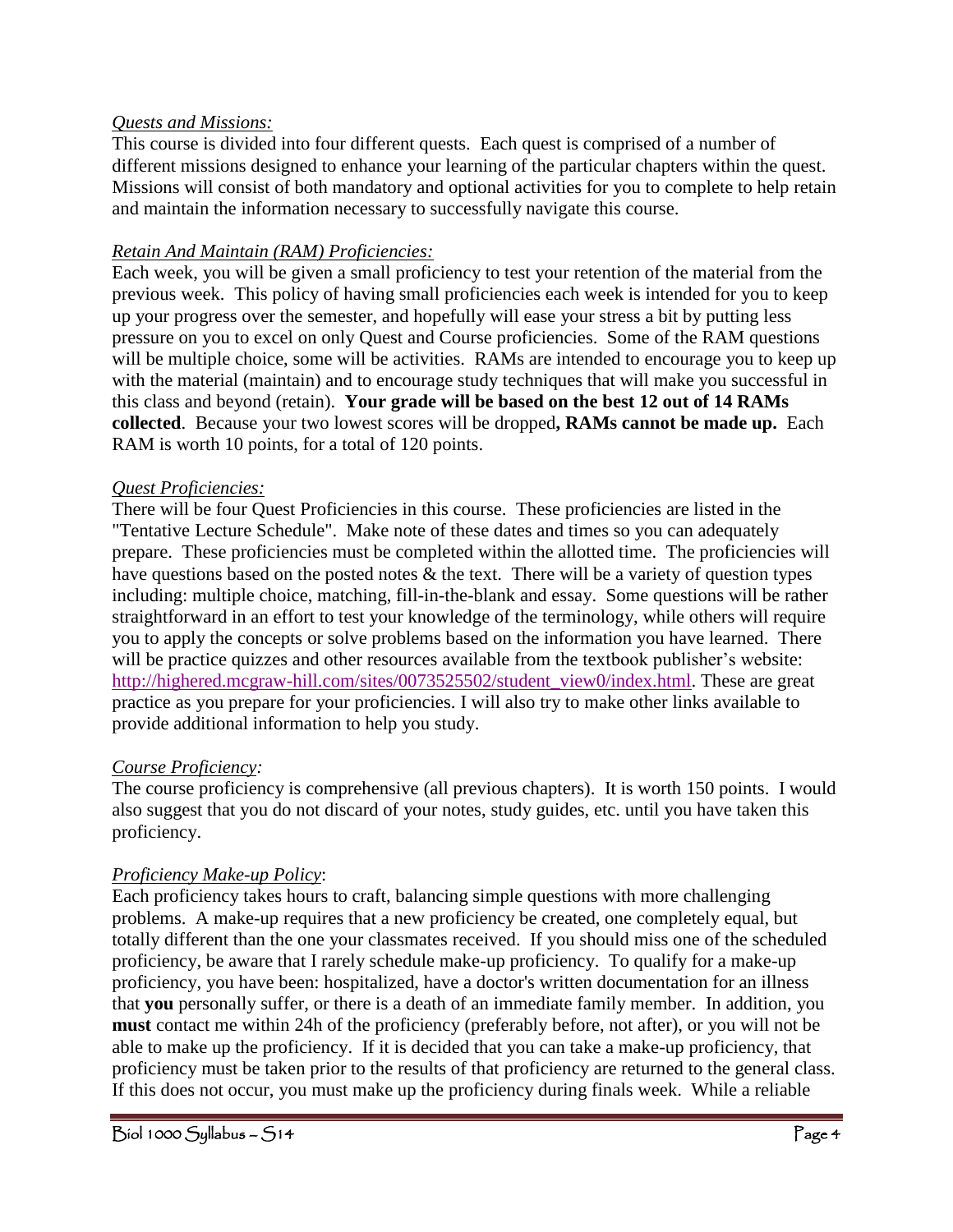internet connection is vital for success in this course, it is especially important that you have a reliable internet connection during RAM & proficiency time. You may want to take your proficiencies at your local Outreach center to ensure uninterrupted internet service. Should your internet connection fail you during exam time, you will not be allowed to finish or make up the proficiency. **In the event of a complete EWC server failure, please notify me via email immediately. Except in extenuating circumstances, no provisions will be made for the final proficiency.**

#### *Lab Assignments*:

There will be 15 lab assignments in this class. The first lab assignment will be for bonus points, while the subsequent 14 are required and must be submitted by their due dates. Once again, please check the schedule to see when the labs will need to be completed as missing two or more labs constitutes failure of the course. Each lab assignment is worth 25 points.

## *Lab Make-up Policy*:

There are no make-ups for lab assignments. Please make sure you adhere to the due dates as failure to submit two or more labs will result in failure of this course (this is a lab science).

## *Weekly Discussion***:**

Each week there will be a new discussion topics/questions posted on LancerNet. You will receive credit for each assigned discussion topic/question that you respond to. Please see the description of this assignment for more information about response criteria. There will be a total of 150 points possible for the discussion assignment this semester. I would like to think that each of us value the opinions, thoughts and comments of others. Therefore, in order to receive full credit each week, you must post your own answer and respond to at least two other posts within the due date of the topic post.

## *Extra Credit*:

There is absolutely **NO** extra credit offered in this course. If you have time to do extra credit, you have time to study and complete your assignments. I do however, offer bonus points on discussions and labs. In these cases, you performance is well beyond expectations! For many folks, these bonus points have increased their grade by one full letter!

## *Withdrawal Policy:*

You may withdraw from the course with a grade of "W" (withdrawal); however, the decision must be made and the procedure accomplished ON OR BEFORE the College's official last day to drop classes (4:00 pm 24-Apr). If the procedure is not completed before this day, you will receive a grade of "F". I will not withdraw you as a result of your lack of participation. This is your responsibility.

After the College's official last day to drop classes, you cannot receive a "W" (withdrawal) for the course, except for very extenuating circumstances (serious illness, hospitalization, etc.).

**NOTE:** \*\* The instructor reserves the right to verify extenuating circumstances.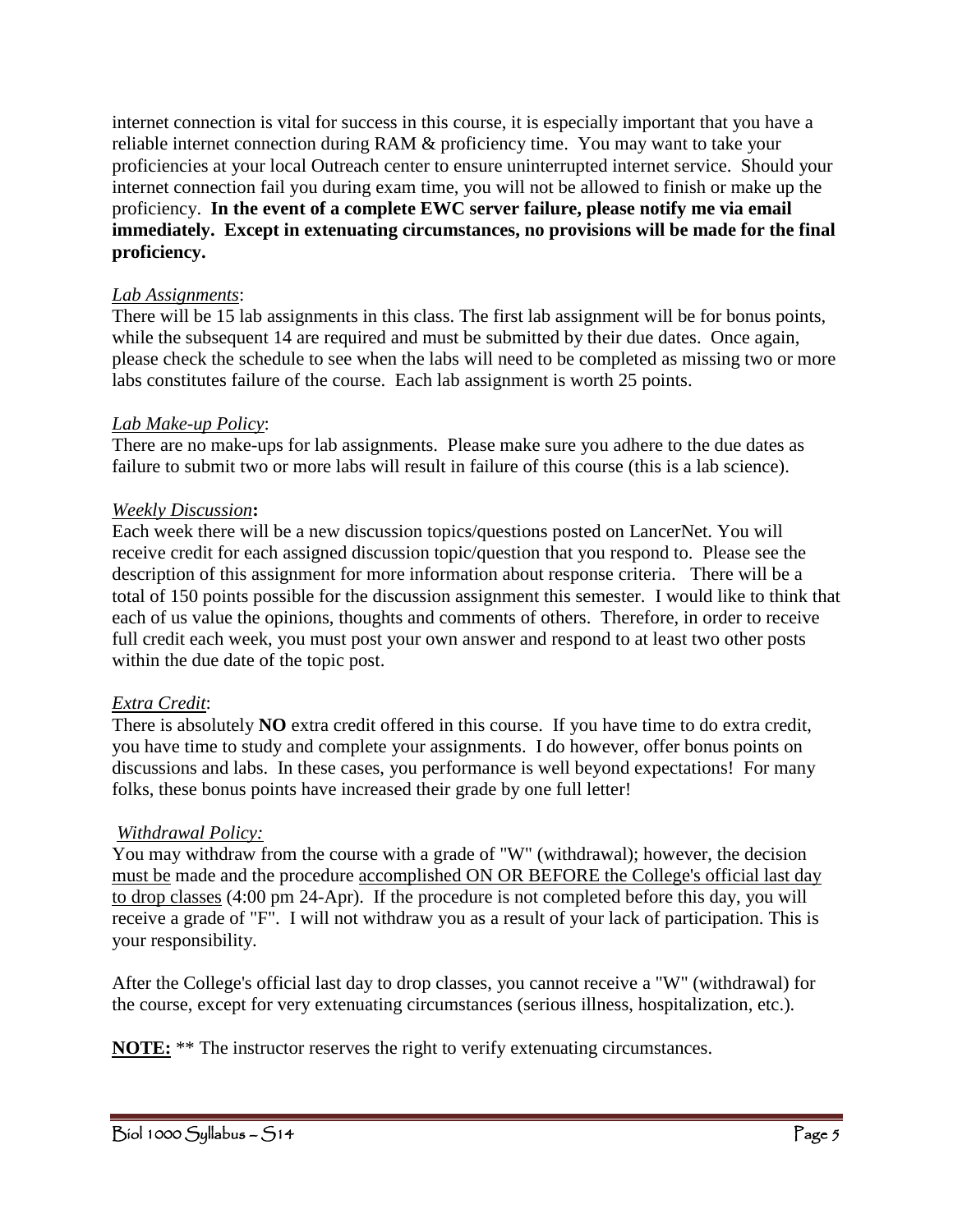## *Academic Integrity and Class Conduct:*

I consider the act of Academic Dishonesty to be an unethical behavior! Academic dishonesty (examples include, but are not limited to: cheating, plagiarism, copying from your neighbor, taking quizzes/exams in any way but yourself, etc.) will not be tolerated in any form. What constitutes cheating and plagiarism? Another great question! Cheating includes using your textbook, notes, internet resources, sharing answers, having someone else do your work, working together on individual assignments, etc. while completing RAMs, proficiencies and assignments unless otherwise indicated. The act of plagiarism is committed when one copies or uses ideas of another individual without giving that individual proper credit. This does include copying work from other students, copying and pasting information from the internet or taking information directly from your text or lecture notes. If your work is not in your own words, consider it plagiarism! It is not fair to your classmates, to me, or ultimately to you. Any student who is caught in any of these acts will receive an "**F**" for this course.

Students shall complete all assigned course work individually unless otherwise indicated. In addition, the instructor may refer the student to the appropriate EWC official for further discipline.

## *Student Expectations:*

- 1. You are expected to spend a minimum of 12 hours per week on this course.
- 2. You are expected to turn in assignments, exams, and RAMs by the designated due dates.
- 3. You are expected to read the text book, notes and other materials supplied for the course.
- 4. You are expected to seek additional help as needed. Contact your instructor, a tutor, or a peer study group to get extra help. Do not wait until it is too late! If you cannot see/contact me during my office hours, schedule an appointment. For lab assignments, **DO NOT** submit any version of the answer, '**I don't understand**'. To me, this suggests that you are not interested in the learning process. Instead, contact me immediately, and I will do everything I can to help you work through the problem.
- 5. You are expected to respect the ideas of others and exhibit proper online etiquette.
- 6. You are expected to include the course number (BIOL 1000) in the subject line of any email correspondence you send to your instructor.
- 7. You are expected to include your name and the course number on any lab assignments or attachments that you submit. These assignments and attachments often get separated from your email, so make sure your name is on the assignment or attachment! **I deduct two points for failure to include your name!** You also need to keep a copy of the assignments you submit until you have received your final grade in the course… because things can disappear due to the "gremlins" that exist in cyberspace.
- 8. It is expected that you know how to communicate with others in writing. This means using proper English, using complete sentences with proper punctuation, no texting-type of abbreviations, and the correct spelling of words. Proof-read your work. **Failure to do so will result in deductions of 0.5 points per infraction with a maximum deduction per assignment of 15 points!**
- 9. **Science & Religion:** For those of you that are deeply rooted in your faith and religion, realize that I certainly applaud and appreciate your passion and conviction. This course is in no way designed to challenge the root of your faith nor your beliefs. Quite simply, it is designed to introduce you to theories and concepts as well as test your comprehension of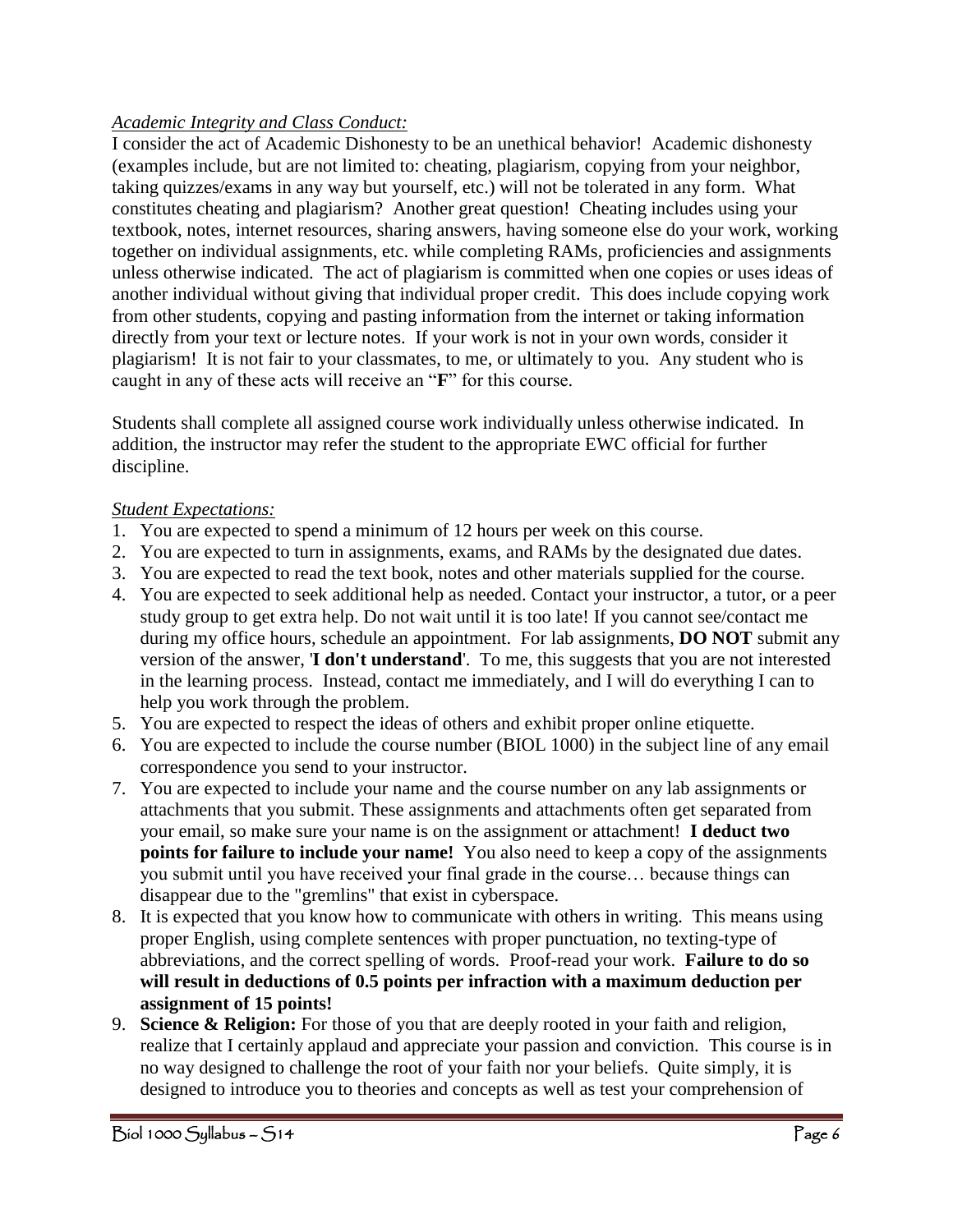those theories and concepts. It is not meant nor designed for you to accept those theories, but rather acknowledge they exist, just as you would acknowledge there is more than one religion. With this in mind, you will not receive credit for answers or assignments that fail to answer the questions based on the presented course content. It is also unacceptable to ask for supplemental questions, assignments or exemptions as a result of religious beliefs.

## **Disclaimer:**

Information contained in this syllabus was, to the best knowledge of the instructor, considered correct and complete when distributed for use at the beginning of class. However, this syllabus should not be considered a contract between Eastern Wyoming College and the student. The instructor reserves the right, acting within the policies and procedures of EWC, to make changes in course content or instructional technique without notice or obligation.

## **General Education Requirements**:

The following are the General Education Requirements for all graduates of EWC:

*Communication Skills:* Graduates will be able to understand and communicate ideas and information in written and spoken English that reveals a mastery of terminology appropriate to their disciplines.

*Analytical and Quantitative Reasoning:* Graduates will be able to solve problems through critical thinking involving analytical and quantitative reasoning at a level appropriate to their disciplines. *Technology Skills:* Graduates will be able to demonstrate competence using technology appropriate to their disciplines.

*Social Awareness:* Graduates will be able to demonstrate an awareness of the relationship between the individual and the world.

*Information Literacy:* Graduates will be able to locate, evaluate and use information effectively.

## **Americans With Disabilities:**

Eastern Wyoming College is committed to providing reasonable accommodations for qualified individuals with disabilities. If a student has a disability and desires a reasonable accommodation for such disability, the student should contact Debbie Ochsner (532-8238) or Mr. Stuart Nelson (532-8330) as soon as possible so that arrangements may be made.

## **College Mission:**

Eastern Wyoming College is a student-centered, comprehensive community college that responds to the educational, cultural, social, and economic needs of its communities with quality, affordable educational opportunities for dynamic lifelong learning.

## **College Vision:**

Eastern Wyoming College will be a dynamic center for education, acting as a catalyst for individual growth, community engagement and global impact.

## **Student Philosophy Statement:**

Eastern Wyoming College is committed to providing a student experience that promotes academic success in a challenging and supportive environment, facilitates the transition to college for first time students, and helps all students identify and achieve their individual goals.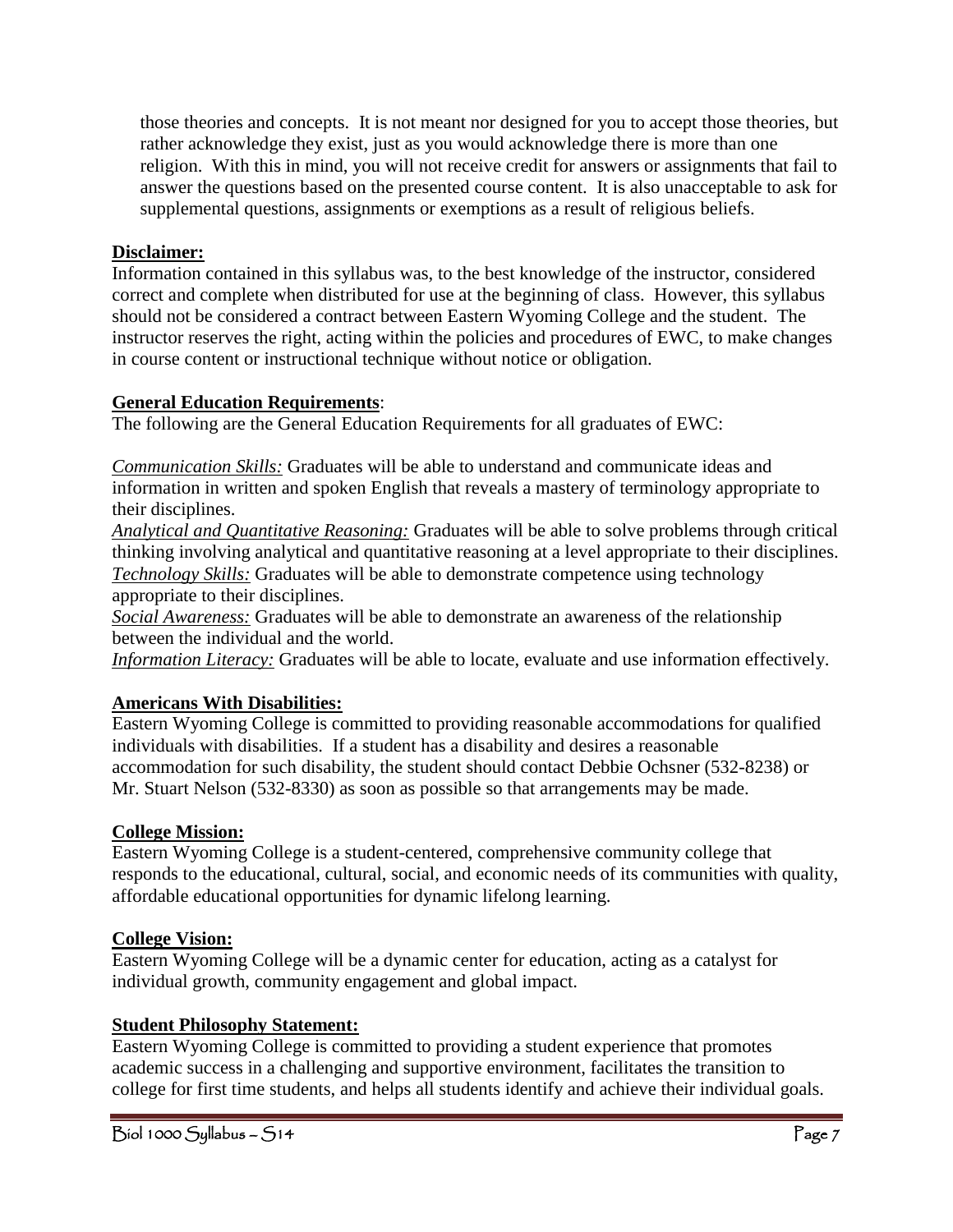EWC's student experience is designed to foster personal growth by increasing independence, promoting ethical behavior and personal responsibility for learning, and affording opportunities for student involvement in campus activities to enhance social development.

| entative $\bigcup$ chedule – $\bigcup$ pring 2014                                                  |                     |                                                                           |                                   |                            |  |
|----------------------------------------------------------------------------------------------------|---------------------|---------------------------------------------------------------------------|-----------------------------------|----------------------------|--|
| <b>Week</b>                                                                                        | <b>Dates</b>        | <b>Lecture Topic</b>                                                      | <b>Assigned</b><br><b>Chapter</b> | <b>RAM &amp; Dates</b>     |  |
| 1                                                                                                  | <b>Jan 14-19</b>    | What is Biology                                                           | 1                                 | Practice RAM:<br>Jan 20-21 |  |
| $\mathfrak{2}$                                                                                     | <b>Jan 20-26</b>    | The Basics of Life: Chemistry<br><b>Organic Molecules</b>                 | 2<br>3                            | CH 1 & 2: Jan 27-28        |  |
| 3                                                                                                  | <b>Jan 27-Feb 2</b> | Cell Structure and Function<br>$\overline{4}$                             |                                   | CH 3: Feb 3-4              |  |
| 4                                                                                                  | <b>Feb 3-9</b>      | Enzymes, Coenzymes & Energy                                               | 5                                 | CH 4: Feb 7-8              |  |
| Quest 1 Proficiency: Chapters 1-5<br>Available: 8:00 am Mon, Feb 10 through 11:55 pm Tues, Feb 11  |                     |                                                                           |                                   |                            |  |
| 5                                                                                                  | Feb 10-16           | <b>Cellular Respiration</b><br>Photosynthesis                             | 6<br>7                            | CH 5: Feb 17-18            |  |
| 6                                                                                                  | Feb 17-23           | DNA & RNA                                                                 | 8                                 | CH 6: Feb 24-25            |  |
| 7                                                                                                  | Feb 24-Mar 2        | <b>Cell Division</b><br>9                                                 |                                   | CH 7: Mar 3-4              |  |
| 8                                                                                                  | <b>Mar 3-9</b>      | Patterns of Inheritance                                                   | 10                                | CH 8: Mar 7-8              |  |
| Quest 2 Proficiency: Chapters 6-10<br>Available: 8:00 am Mon, Mar 17 through 11:55 pm Tues, Mar 18 |                     |                                                                           |                                   |                            |  |
| 9                                                                                                  | <b>Mar 10-16</b>    | Diversity and Population<br>Genetics                                      | 12                                | CH 9: Mar 24-25            |  |
| 10                                                                                                 | <b>Mar 17-23</b>    | <b>Evolution and Natural Selection</b>                                    | 13                                | CH 10: Mar 31-Apr 1        |  |
| 11                                                                                                 | <b>Mar 24-30</b>    | Spring Break! Enjoy!                                                      |                                   |                            |  |
| 12                                                                                                 | <b>Mar 31-Apr 6</b> | <b>Species Formation</b><br><b>Community Interactions</b>                 | 14<br>16                          | CH 11: Apr 7-8             |  |
| 13                                                                                                 | Apr 6-13            | The Origin of Life                                                        | 19                                | CH 12: Apr 11-12           |  |
| Quest 3 Proficiency: Chapters 12-14, 16, 19                                                        |                     |                                                                           |                                   |                            |  |
| Available: 8:00 am Mon, Apr 14 through 11:55 pm Tues, Apr 15                                       |                     |                                                                           |                                   |                            |  |
| 14                                                                                                 | Apr 14-20           | The Classification and<br><b>Evolution of Organisms</b><br>Microorganisms | 20<br>21                          | CH 13: Apr 21-22           |  |
| 15                                                                                                 | Apr 21-27           | The Plant Kingdom                                                         | 22                                | CH 14: Apr 28-29           |  |
| 16                                                                                                 | Apr 24-May 4        | The Animal Kingdom                                                        | 23                                | CH 15: May 2-3             |  |

# Tentative Schedule – Spring 2014